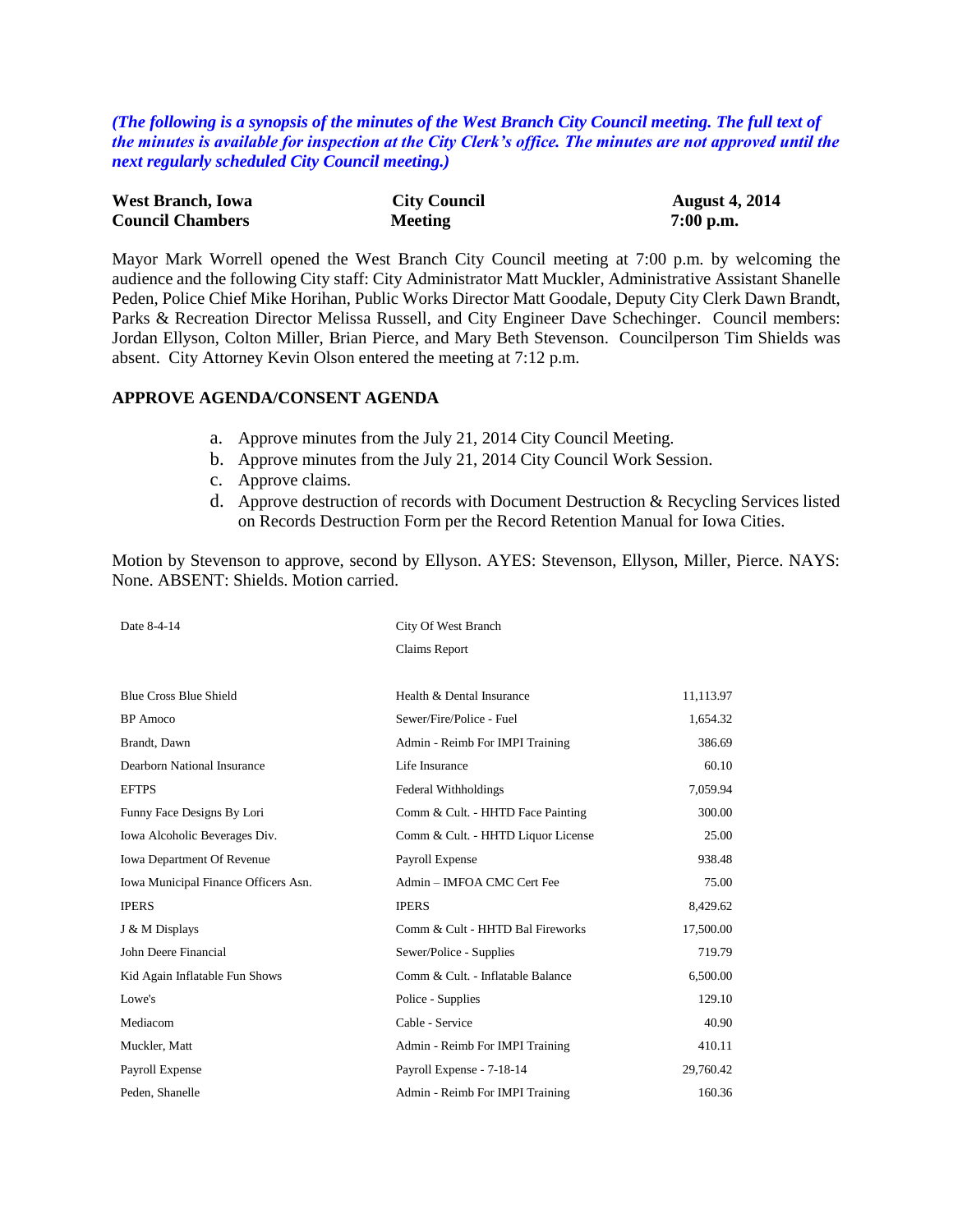| <b>Quad City Golf Cars</b> | Comm & Cult - HHTD Golf Carts     | 410.00    |
|----------------------------|-----------------------------------|-----------|
| Treasurer State Of Iowa    | State Withholding Tax             | 2,430.00  |
| Ups                        | Sewer - Shipping                  | 37.89     |
| Us Cellular                | Various Depts - Final Phone Bill  | 675.59    |
| Verizon Wireless           | Various Depts - 2 Mths Bill/Equip | 1,946.17  |
| WageWorks                  | Flex - HCFSA 2014                 | 250.00    |
| <b>West Music</b>          | Comm & Cult - HHTD Sound System   | 300.00    |
| Windstar Lines             | P & Rec - Bus Rental Summer Camp  | 833.00    |
|                            | <b>Grand Total</b>                | 92,146.45 |

| <b>Fund Totals</b>         |           |
|----------------------------|-----------|
| 001 General Fund           | 53,824.86 |
| 031 Library                | 6,216.08  |
| 110 Road Use Tax           | 533.01    |
| 112 Trust And Agency       | 11,446.02 |
| 600 Water Fund             | 9,361.05  |
| 610 Sewer Fund             | 10,515.43 |
| 950 Bc/Bs Flexible Benefit | 250.00    |
| <b>Grand Total</b>         | 92,146.45 |

# **COMMUNICATIONS/OPEN FORUM**

Mackenzie Krob, Main Street Program Director, thanked the City for its efforts during Hoover's Hometown Days. Krob thought the event was a successful weekend for all.

## **PUBLIC HEARING/NON-CONSENT AGENDA**

#### Mayor Mark Worrell – Recognition of Main Street Antiques & Art.

Worrell noted that Lou Picek has been in business in West Branch for thirty nine years. Picek explained his educational background from the University of Iowa and how the lack of jobs in the art industry led him to rent a building on Main Street. Picek noted that he and his wife love West Branch and have raised their family here. Picek concluded his comments with a personal story from his business, and the importance of historically preserving the past.

Resolution 1223, directing the Mayor to send a letter to the Hoover Presidential Foundation. Worrell noted that he would like to have additional time to further research the item and asked that the Council postpone action until a future meeting. Motion by Ellyson to postpone action until the September 2, 2014 Council meeting, second by Pierce.

AYES: Ellyson, Pierce, Miller, Stevenson. NAYS: None. ABSENT: Shields. Motion carried.

First Reading of Ordinance 726, amending Chapter 26 West Branch Preservation Commission. Motion by Pierce to postpone action until the September 2, 2014 Council meeting, second by Stevenson. AYES: Pierce, Stevenson, Ellyson, Miller. NAYS: None. ABSENT: Shields. Motion carried.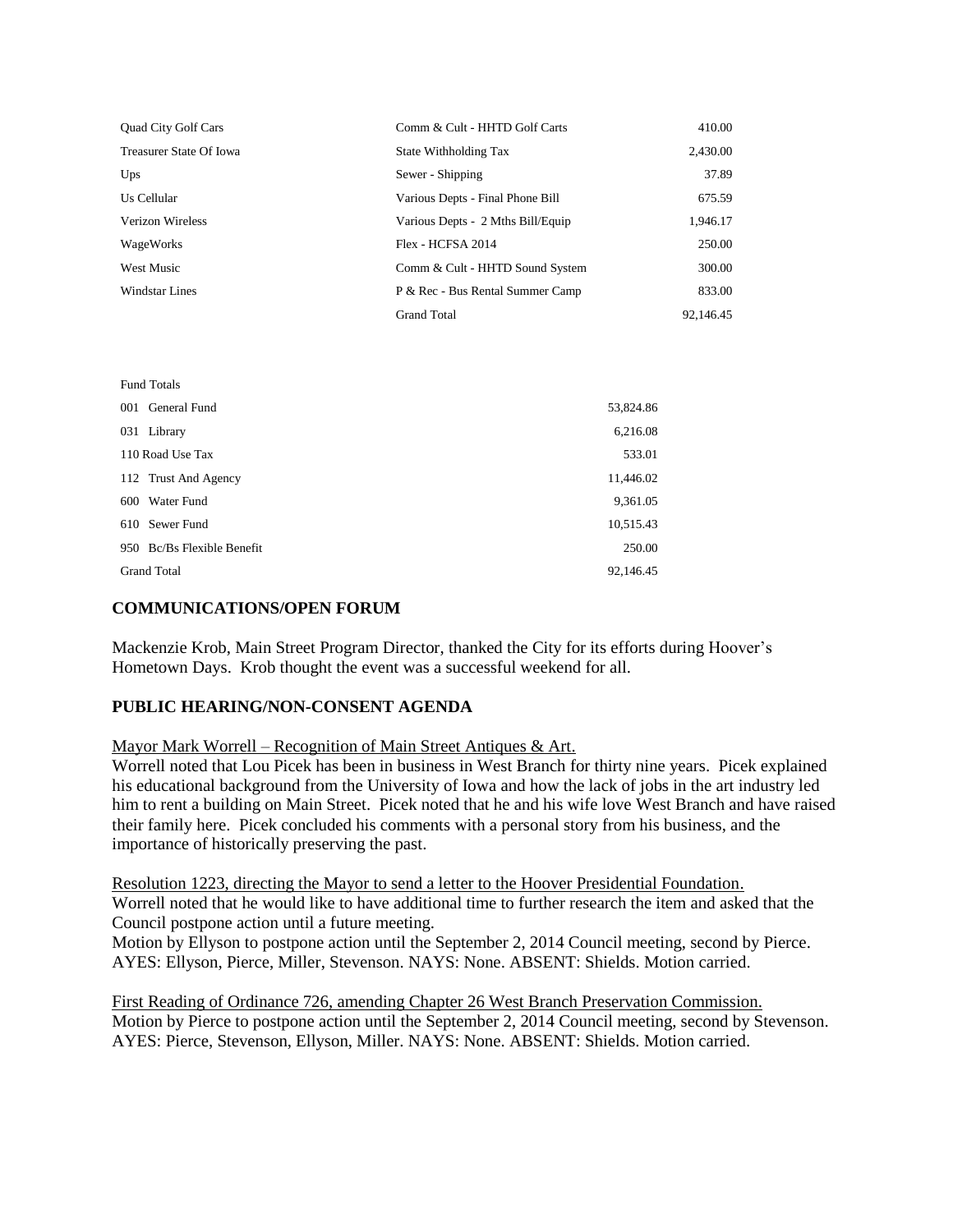Resolution 1221, approving a 28E agreement, establishing mutual law enforcement services between Cedar County, the City of Tipton, the City of West Branch, the City of Clarence, the City of

Mechanicsville, the City of Durant, the City of Lisbon, the City of Mount Vernon, the 7<sup>th</sup> Judicial District Department of Correctional Services, and authorizing local officials to perform thereunder.

Muckler noted that the most recent version of a law enforcement agreement that City Staff was able to locate was from 1982. Horihan noted that this agreement serves in a similar capacity as the Fire Department 28E agreements.

Motion by Stevenson to approve Resolution 1221, second by Pierce. AYES: Stevenson, Pierce, Ellyson, Miller. NAYS: None. ABSENT: Shields. Motion carried.

Resolution 1222, approving Rules and Regulations for the West Branch Dog Park

Muckler stated that the rules were recommended by the Animal Control Commission, who were interested in opening the park Labor Day weekend. Muckler added that City Staff would confirm the City's liability insurance coverage in the park. Stevenson and Miller both noted that the rules state that children under age sixteen should be accompanied by an adult. Councilperson Miller asked how tag enforcement would occur. Olson responded that the West Branch Police Department has jurisdiction as the City owns the property. Stevenson asked if a day pass could be available. Miller noted that the Groom Station is also willing to sell tags.

Motion by Stevenson to approve Resolution 1222, second by Ellyson. AYES: Stevenson, Ellyson, Miller, Pierce. NAYS: None. ABSENT: Shields. Motion carried.

Resolution 1224, approving the taking of bids on the Oliphant Street Sidewalk Improvements – Phase II Project.

Schechinger noted that the City would reopen the bid process in hopes that it will generate new proposals for the project.

Motion by Ellyson to approve Resolution 1224, second by Stevenson. AYES: Ellyson, Stevenson, Miller, Pierce. NAYS: None. ABSENT: Shields. Motion carried.

Resolution 1225, approving a maintenance proposal for the EDI Aeration System from Aeration Works in the amount of \$22,590.00.

Schechinger stated that he thought the cost estimate was good, and that the maintenance is needed. Schechinger said there is an approximate fifteen year life expectancy for the system. Pierce asked that future maintenance costs are included in future budgets. Muckler added that the costs could be higher, depending on what is found during the maintenance.

Motion by Pierce to approve Resolution 1225, second by Stevenson. AYES: Pierce, Stevenson, Ellyson, Miller. NAYS: None. ABSENT: Shields. Motion carried.

Resolution 1226, requesting the Cedar County Board of Supervisors to Set a Date for an Election on the Imposition of a Local Option Sales and Services Tax in the City of West Branch.

Olson noted that ballot language had been developed for both Cedar and Johnson Counties. Muckler added that the item to be voted upon would not cause an increase to property taxes.

Olson added that the sales tax would have a ten year expiration. Muckler added that he thought residents would feel more comfortable with an end date to the local option tax and a specific purpose detailed in the ballot language.

Motion by Ellyson to approve Resolution 1226, second by Pierce. AYES: Ellyson, Pierce, Miller, Stevenson. NAYS: None. ABSENT: Shields. Motion carried.

Resolution 1227, requesting the Johnson County Board of Supervisors to Set a Date for an Election on the Imposition of a Local Option Sales and Services Tax in the City of West Branch.

Pierce asked which portion of the City this included, to which Olson noted it is the Bickford Drive residents.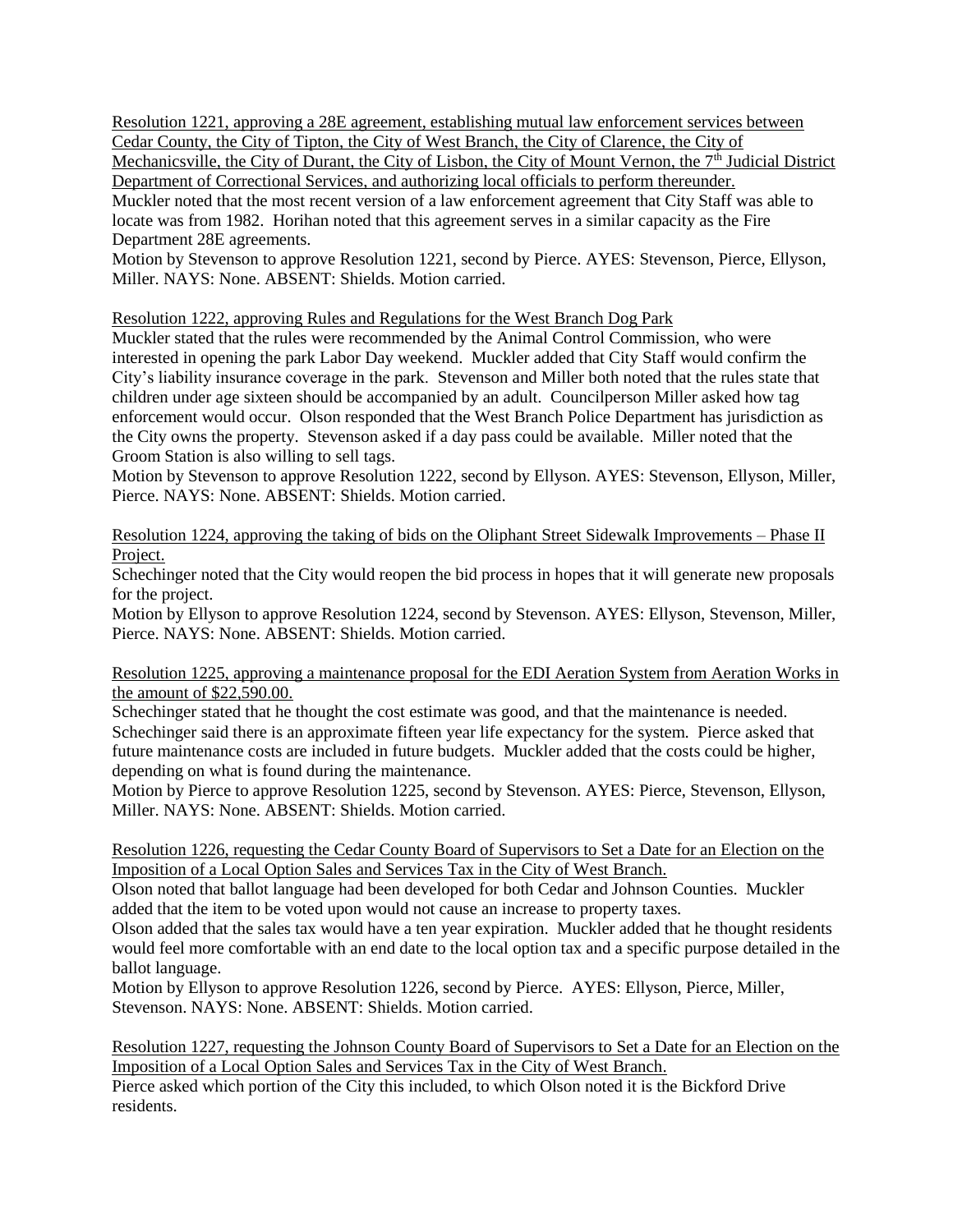Motion by Ellyson to approve Resolution 1227, second by Stevenson. AYES: Ellyson, Stevenson, Miller, Pierce. NAYS: None. ABSENT: Shields. Motion carried.

Resolution 1228, setting date for public hearing on amendment to urban renewal plan amendment. Olson asked that the item be postponed indefinitely, to allow City Staff to bring this item back with more specific language at next Council meeting. Muckler noted that a bond referendum would provide the City the ability to borrow against funds to be used for infrastructure.

Motion by Stevenson to postpone indefinitely, second by Miller. AYES: Stevenson, Miller, Ellyson, Pierce. NAYS: None. ABSENT: Shields. Motion carried.

Worrell apologized to John McNutt for missing the comment form that had been turned in prior to the start of the meeting. McNutt did not have any comment.

# **CITY STAFF REPORTS**

City Administrator Matt Muckler – Upcoming Council Meetings/Work Sessions

Muckler noted that Maggie Burger with Speer Financial would be presenting at the August 18, 2014 meeting. Muckler added that the Johnson County Board of Supervisors would be in attendance for a joint work session with the Council on September 2, 2014 at 6:00 p.m. Muckler also stated that Pat Callahan would be returning on September 15, 2014 for additional Capital Improvements Planning, and that Pat Sauer would be in attendance on October 6, 2014 to discuss stormwater issues. Muckler concluded his comments regarding the upcoming meeting with the Johnson County Board of Supervisors by stating that issues such as bike trails, road improvements to Herbert Hoover Highway, and final data from the spring traffic study would be topics of discussion.

### City Engineer Dave Schechinger – Potential Building Permit Enhancements

Schechinger noted that the City of North Liberty has established minimum requirements for residential plot plans. Schechinger added that incorporating permit enhancements would lay out requirements and provide additional clarification prior to construction, curb elevation, lot grading, and flow direction. Worrell asked that it be reviewed and any feedback be provided to Muckler. Stevenson asked that Pat Sauer be included in future Council conversations.

#### Public Works Director Matt Goodale – Sealcoat and Other Budget Issues

Goodale said that he would like to proceed with the projects, with Muckler noting the different options available. Muckler also noted that there is some deterioration on North Downey where it intersects with Oliphant Street and that City Staff would bring back additional information regarding those intersection repairs for the next Council meeting.

## **COMMENTS FROM MAYOR/COUNCIL**

## Mayor Mark Worrell – Hoover's Hometown Days

Worrell noted that he thought this past weekend was the best Hoover's Hometown Days yet, noting good attendance, a nice layout in the National Park, and long lines of children for the free inflatable rides for kids. Worrell added that he enjoyed seeing new people come out and have the West Branch experience, also adding that the line of registrants for the Mayor's Parade extended West on Orange Street to Ridge View Drive. Worrell concluded his comments by noting that he would like to see a collaborative effort in improving the downtown activities in the future. Worrell announced the winners of the Mayor's Parade, including Best Tractor-Bill Cline, Best Classic Car-Classy Chassis Cruisers, Best Four Wheeler-West Branch Fire Department, Best Motorcycle-Norm Bickford, Best Non-Profit-Hoover Foundation S.S. Hoover, and Best Business to Robert's Towing, Second Place to Thirsty on 80, and Third Place to Pink Pony. Muckler added that the Main Street raffle winner was Barb Bothell from West Liberty.